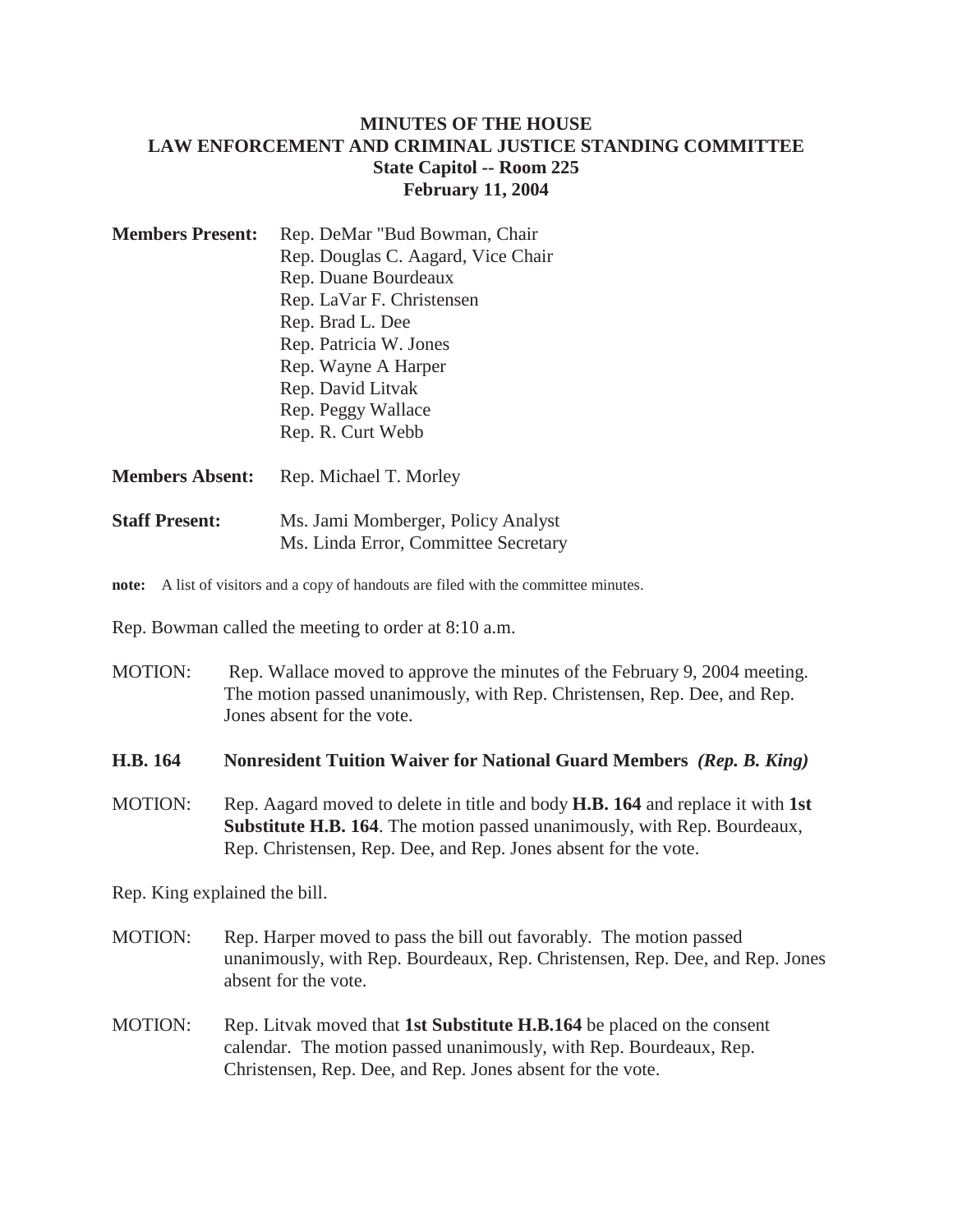Rep. Bowman relinquished the chair to Rep. Aagard.

## **H.B. 169 Mail Theft Amendments** *(Rep. M. Thompson)*

Rep. Bowman explained the bill, assisted by Ron Gordon, Utah Sentencing Commission.

- MOTION: Rep. Wallace moved to pass the bill out favorably. The motion passed unanimously, with Rep. Christensen, Rep. Dee, and Rep. Jones absent for the vote.
- MOTION: Rep. Webb moved that **H. B. 169** be placed on the consent calendar. The motion passed unanimously, with Rep. Christensen and Rep. Jones absent for the vote.

Rep. Bowman resumed the chair.

## **H.B. 121 Code of Criminal Procedure Amendments** *(Rep. J. Seitz)*

Rep. Seitz explained the bill, assisted by Mark Nash, Utah Prosecution Council.

MOTION: Rep. Litvak moved to amend the bill as follows:

- *1. Page 2, Lines 54 through 56:*
	- 54 (b) if no plea in abeyance fee is collected, **[[ the prosecuting authority shall assess and**
	- **55** collect a surcharge on the fee charged for the traffic school or other school, class, or
	- 56 rehabilitative program **shall be collected** , which surcharge shall:

The motion to amend passed unanimously, with Rep. Christensen and Rep. Jones absent for the vote.

| Spoke for the bill: | Ken Wallentine, Utah Peace Officers Association     |
|---------------------|-----------------------------------------------------|
|                     | Steve Garcetti, Layton City                         |
|                     | Dan Davis, Crime Victims Reparations Program        |
|                     | Rich Schwermer, Administrative Office of the Courts |
|                     |                                                     |

Spoke against the bill: Ryan Mecham, Sandy City

MOTION: Rep. Bourdeaux moved to pass the bill out favorably as amended. The motion passed, with Rep. Harper voting in opposition and Rep. Jones and Rep. Webb absent for the vote.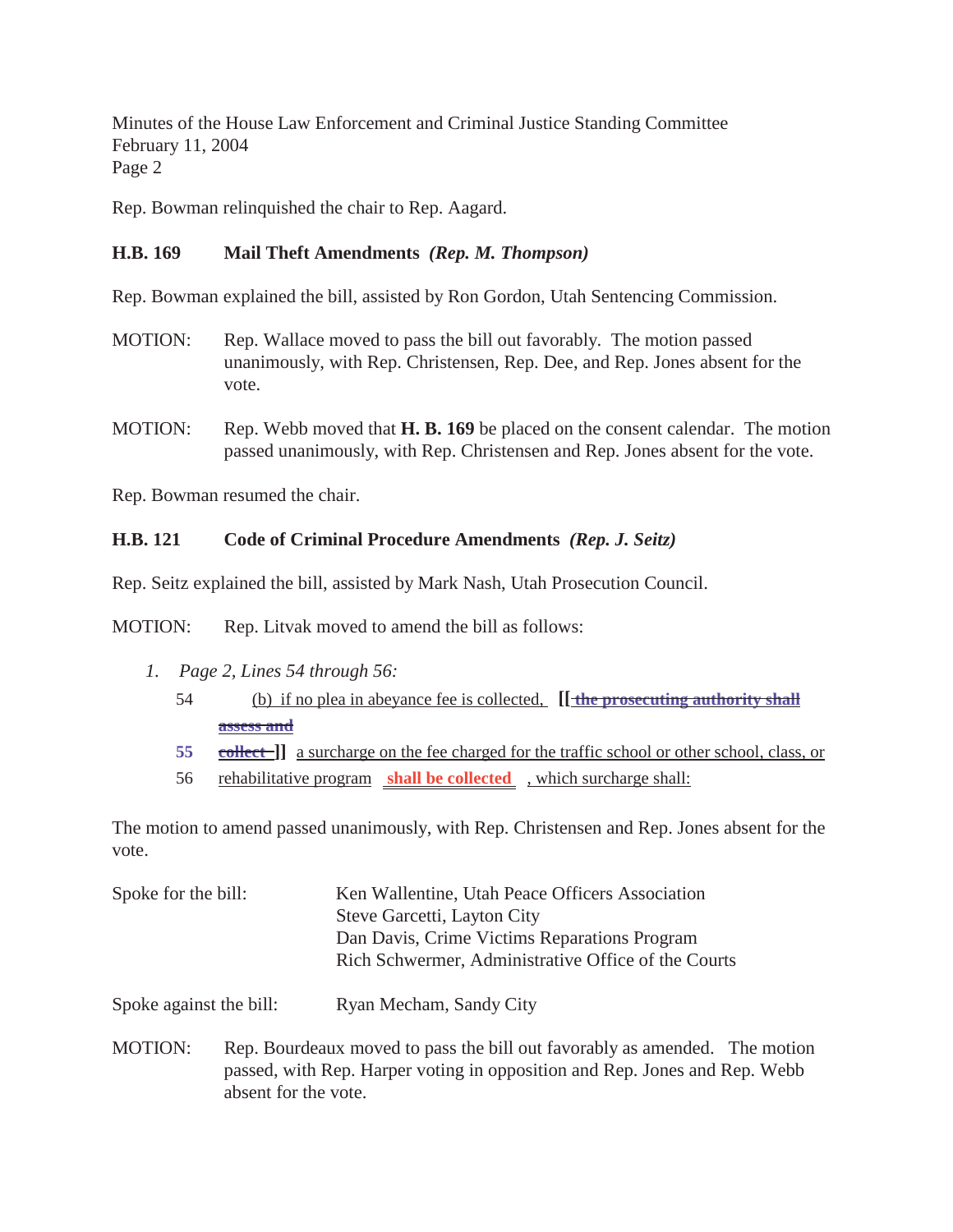# **H.B. 165 Child Protection Registry** *(Rep. M. Styler)*

Rep. Styler explained the bill, assisted by Pat Shea ,attorney, and Mark Shurtliff, Attorney General.

- MOTION: Rep. Bourdeaux moved to pass the bill out favorably. The motion passed unanimously, with Rep Jones absent for the vote.
- **S.B. 137 Interstate Compact for Adult Offender Supervision Application Fee** *(Sen. K. Hale)*

Sen. Hale explained the bill.

- MOTION: Rep. Bourdeaux moved to pass the bill out favorably. The motion passed unanimously, with Rep. Jones and Rep. Webb absent for the vote.
- MOTION: Rep. Harper moved that **S. B. 137** be placed on the consent calendar. The motion passed unanimously, with Rep. Jones and Rep. Webb absent for the vote.

## **H.B. 166 Concealed Firearm Permit Amendments** *(Rep. D. Hogue)*

Rep. Hogue explained the bill.

Rep. Wallace moved to amend the bill as follows:

- *1. Page 2, Lines 30 through 35:*
	- 30 (1) (a) The division or its designated agent shall issue a permit to carry a concealed
	- 31 firearm for lawful self defense to an applicant who is 21 years of age or older:
	- 32 (i) within 60 days after receiving an application [and]; **and**
	- 33 (ii) upon proof that the [person applying] applicant is of good character  $[[+]] \cdot [[+]]$   $[[\frac{1}{2}$  **:**
	- **34 (iii) after the applicant provides evidence of general familiarity with the type of firearm**
	- **35 to be concealed pursuant to Subsection (7). ]]**
- *2. Page 3, Line 80 through Page 4, Line 90:*
	- 80  $[(6)]$  (5) Except as provided in Subsection  $[77]$  (6), the [licensing authority] division
	- 81 shall also require the applicant to provide: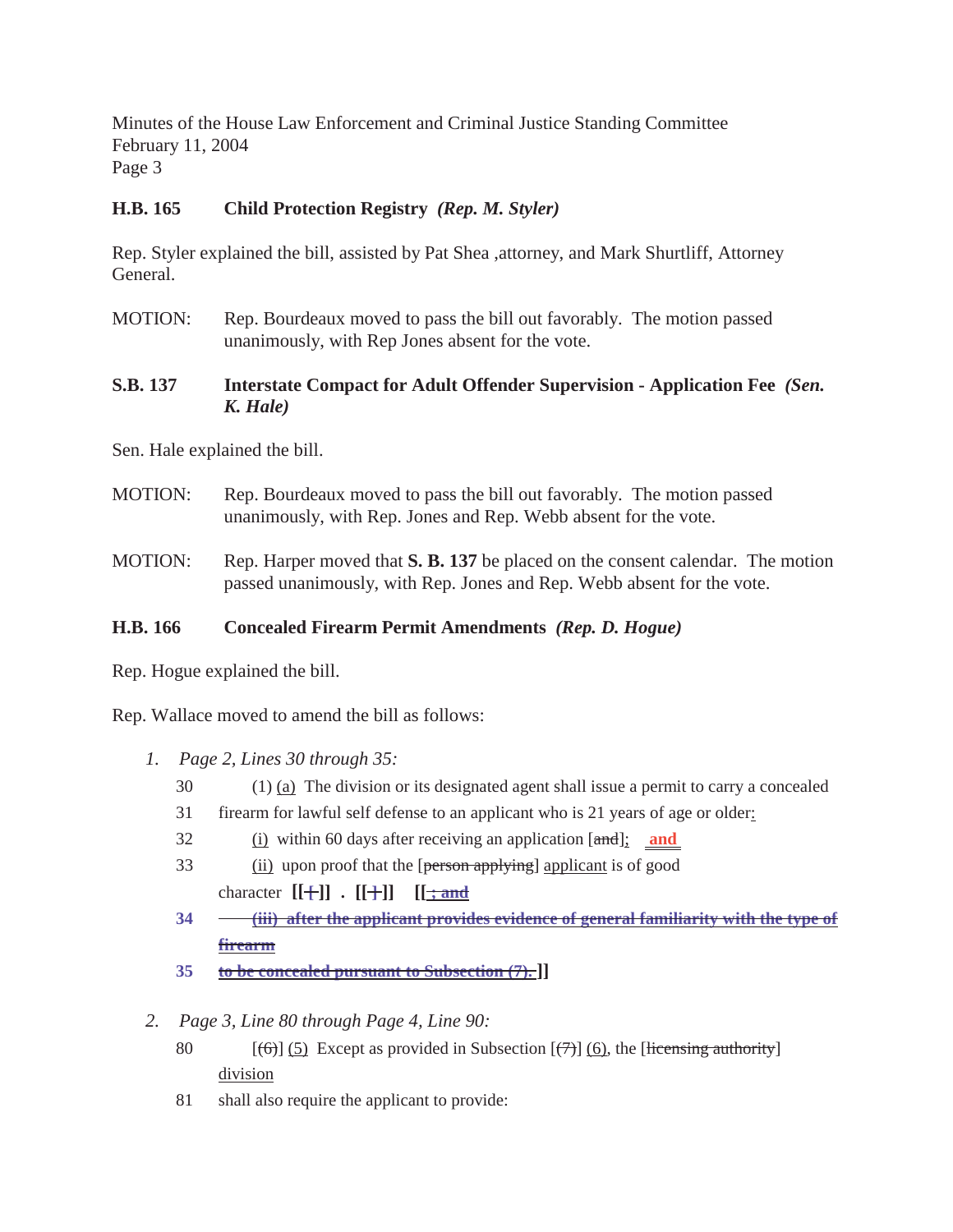\* \* \* *Some lines not shown* \* \* \*

- 86 (e) a five-year employment history; **[[ and ]]**
- 87 (f) a five-year residential history  $[[+]]$  ; and  $[[+]]$   $[[-]]$
- 88 **[[ [ ]] (g) evidence of general familiarity with the types of firearms to be concealed as**
- **89 defined in Subsection (8). [[ ]] ]**
- *3. Page 4, Lines 93 through 105:*
	- 93  $[(\frac{8}{3})]$  (7) (a) General familiarity with the  $[[\frac{1}{3}]]$  **types**  $[[\frac{1}{3}]$  [ $[\frac{1}{3}]$ ] of  $[[+]]$  firearms  $[[+]]$   $[[**firearm**]]$  to be
	- 94 concealed includes training in:
	- 95 (i) the safe loading, unloading,  $[[+]]$  **storage,**  $[[+]]$   $[[-\underline{firing}, \underline{securring},\underline{h}]]$ **storing, caring for and**
	- **96 maintaining of, ]]** and carrying of the  $[[+]]$  **types**  $[[+]]$   $[[-\text{type}]]$  of  $[[+]]$  firearms  $[[+]]$   $[[firearm]]$  to be concealed; and
	- 97 (ii) current **[[-criminal and civil**]] laws defining lawful use of a firearm by a private citizen,
	- 98 including lawful self-defense, **[[ judgmental shooting, ]]** use of force by a private citizen including
	- 99 use of deadly force, transportation, and concealment.
	- 100 (b) Evidence of general familiarity with the  $[[+]]$  types  $[[+]]$   $[[\frac{4}{7}]$  of  $[[+]]$  firearms  $[[+]]$   $[[**firearm**]]$  to be
	- 101 concealed  $[\text{may be}]$  is satisfied by one of the following:

\* \* \* *Some lines not shown* \* \* \*

- 104 (ii) certification of an applicant's general familiarity with the **[[ type ]] types**  of firearm to be
- 105 concealed by a person who has been certified by the division, which may include a law
- *4. Page 5, Lines 122 through 123:*
	- 122 (c) failed to provide the instruction required for a student to obtain general familiarity
	- 123 with a firearm required under  $[[$  this section  $]]$  Subsection  $(7)(b)(i)$ .

The motion to amend passed unanimously, with Rep. Jones absent for the vote.